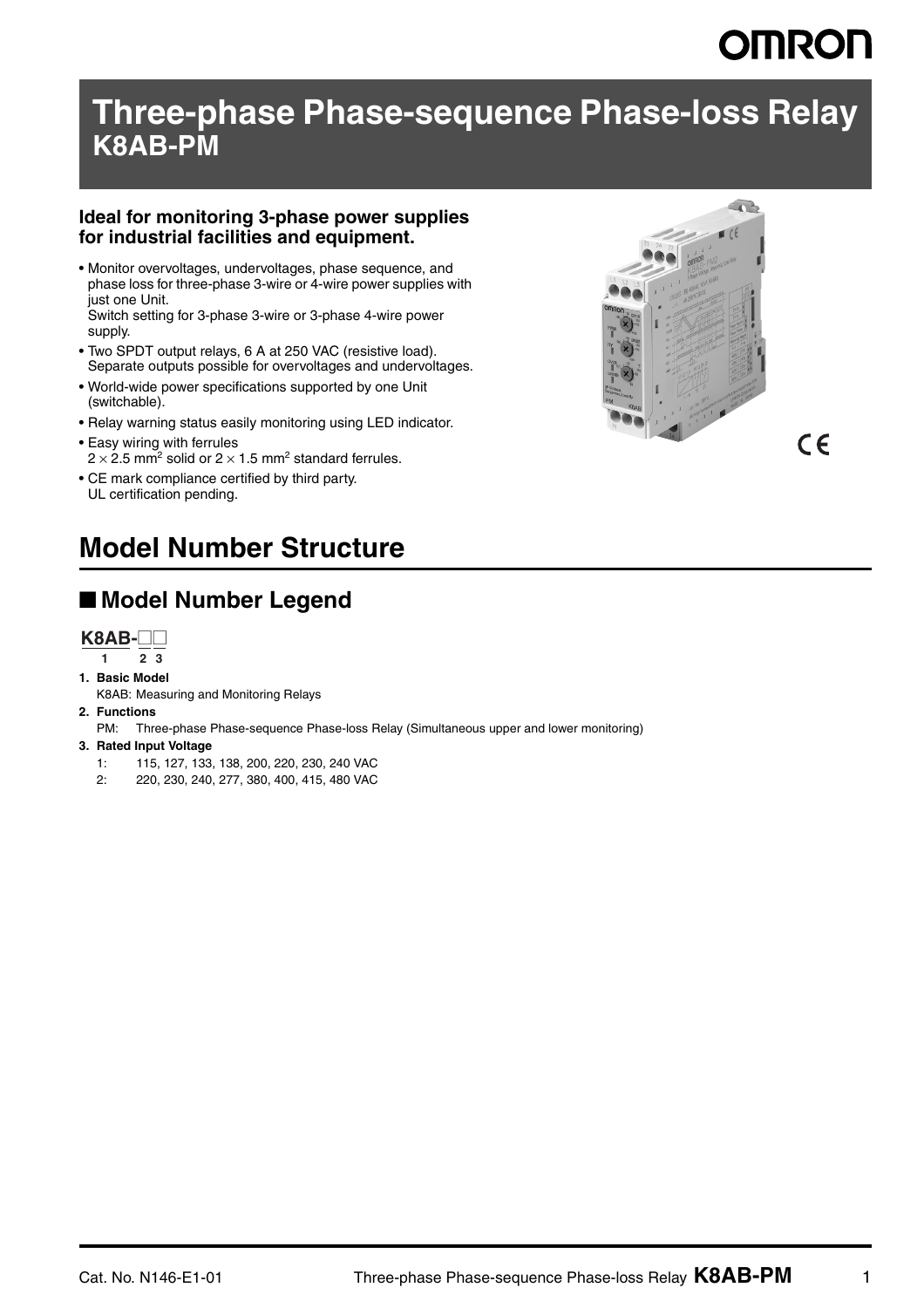## ■ **List of Models**

| Three-phase Phase-sequence Phase-loss Relay | Rated input (See note 2.) | Model                  |          |
|---------------------------------------------|---------------------------|------------------------|----------|
|                                             | 3-phase 3-wire mode       | 200, 220, 230, 240 VAC | K8AB-PM1 |
|                                             | 3-phase 4-wire mode       | 115, 127, 133, 138 VAC |          |
|                                             | 3-phase 3-wire mode       | 380, 400, 415, 480 VAC | K8AB-PM2 |
|                                             | 3-phase 4-wire mode       | 220, 230, 240, 277 VAC |          |

**Note: 1.** Three-phase 3-wire or 4-wire and the input range are switched using a switch.

**2.** The power supply is shared with the rated input voltage.

## **Ratings and Specifications**

### ■ **Ratings**

| <b>Rated input</b>      | K8AB-PM1                 | Three-phase, three-wire mode: 200, 220, 230, 240 VAC                                                                                                        |  |  |  |  |
|-------------------------|--------------------------|-------------------------------------------------------------------------------------------------------------------------------------------------------------|--|--|--|--|
| voltage                 |                          | Three-phase, four-wire mode: 115, 127, 133, 138 VAC                                                                                                         |  |  |  |  |
|                         | K8AB-PM2                 | Three-phase, three-wire mode: 380, 400, 415, 480 VAC                                                                                                        |  |  |  |  |
|                         |                          | Three-phase, four-wire mode: 220, 230, 240, 277 VAC                                                                                                         |  |  |  |  |
|                         |                          |                                                                                                                                                             |  |  |  |  |
| <b>Operation</b>        | Operating value setting  | Overvoltage $=$ -30% to 25% of maximum rated input voltage                                                                                                  |  |  |  |  |
| (overvoltage or         | range                    | Undervoltage $=$ -30% to 25% of maximum rated input voltage                                                                                                 |  |  |  |  |
| undervoltage)           |                          | Note: The rated input voltage is switched with a switch.                                                                                                    |  |  |  |  |
|                         | <b>Operating value</b>   | 100% operation at set value                                                                                                                                 |  |  |  |  |
| Reset (HYS.)            | <b>Hysteresis</b>        | 5% of operating value (fixed)                                                                                                                               |  |  |  |  |
|                         | <b>Resetting method</b>  | Automatic reset                                                                                                                                             |  |  |  |  |
| <b>Operating time</b>   | Overvoltage/undervoltage | 0.1 to 30 s (Value when input rapidly changes from 0% to 120%.)                                                                                             |  |  |  |  |
| (T)                     |                          | <b>Phase sequence, phase loss</b> 0.1 max. (Value when input rapidly changes from 0% to 100%.)                                                              |  |  |  |  |
| Power ON lock (LOCK)    |                          | 1 s or 5 s error ±0.5 s (Value when input rapidly changes from 0% to 100%. The operating time<br>is the shortest at this point.)                            |  |  |  |  |
| <b>Setting accuracy</b> |                          | $±10\%$ of full scale                                                                                                                                       |  |  |  |  |
| Time error              |                          | $\pm 10\%$ of set value (Minimum error: 50 ms)                                                                                                              |  |  |  |  |
| Input frequency         |                          | 45 to 65 Hz                                                                                                                                                 |  |  |  |  |
| Input impedance         |                          | 100 k $\Omega$ min.                                                                                                                                         |  |  |  |  |
| <b>Indicators</b>       |                          | Power (PWR): Green LED, Relay output (RY): Yellow LED, Alarm outputs (ALM1/2): Red LED                                                                      |  |  |  |  |
| <b>Output relays</b>    |                          | Two SPDT relays (6 A at 250 VAC, resistive load), Normally closed operation (normally ON)<br>(separate outputs possible for overvoltages and undervoltages) |  |  |  |  |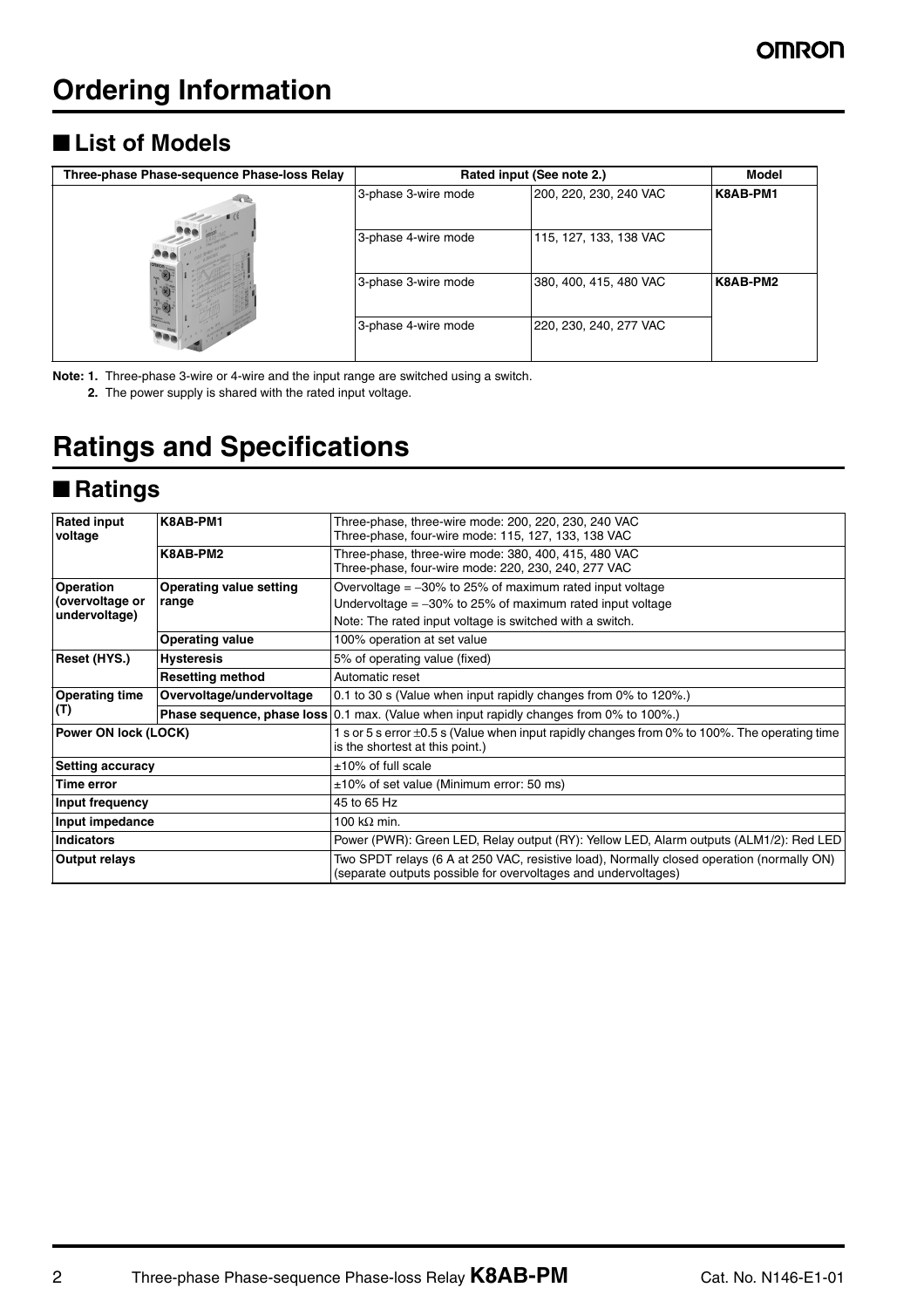### **OMRON**

## ■ **Specifications**

| Ambient operating temperature     |                                      | -20 to 60°C (with no condensation or icing)                                                                                                                                                                                                                                                                                                                                                                                                                                                                                                                                                                                                                                                                                                                                                                                            |  |  |  |  |
|-----------------------------------|--------------------------------------|----------------------------------------------------------------------------------------------------------------------------------------------------------------------------------------------------------------------------------------------------------------------------------------------------------------------------------------------------------------------------------------------------------------------------------------------------------------------------------------------------------------------------------------------------------------------------------------------------------------------------------------------------------------------------------------------------------------------------------------------------------------------------------------------------------------------------------------|--|--|--|--|
| Storage temperature               |                                      | -40 to 70°C (with no condensation or icing)                                                                                                                                                                                                                                                                                                                                                                                                                                                                                                                                                                                                                                                                                                                                                                                            |  |  |  |  |
| <b>Ambient operating humidity</b> |                                      | 25% to 85%                                                                                                                                                                                                                                                                                                                                                                                                                                                                                                                                                                                                                                                                                                                                                                                                                             |  |  |  |  |
| <b>Storage humidity</b>           |                                      | 25% to 85%                                                                                                                                                                                                                                                                                                                                                                                                                                                                                                                                                                                                                                                                                                                                                                                                                             |  |  |  |  |
| <b>Altitude</b>                   |                                      | 2.000 m max.                                                                                                                                                                                                                                                                                                                                                                                                                                                                                                                                                                                                                                                                                                                                                                                                                           |  |  |  |  |
| Voltage fluctuation range         |                                      | 85% to 110% of rated input voltage                                                                                                                                                                                                                                                                                                                                                                                                                                                                                                                                                                                                                                                                                                                                                                                                     |  |  |  |  |
| Input frequency                   |                                      | 50/60 Hz ±5 Hz (AC power supply)                                                                                                                                                                                                                                                                                                                                                                                                                                                                                                                                                                                                                                                                                                                                                                                                       |  |  |  |  |
| <b>Output relays</b>              | <b>Resistive load</b>                | 6 A at 250 VAC ( $\cos \phi = 1$ )<br>6 A at 30 VDC (L/R = 0 ms)                                                                                                                                                                                                                                                                                                                                                                                                                                                                                                                                                                                                                                                                                                                                                                       |  |  |  |  |
|                                   | <b>Inductive load</b>                | 1 A at 250 VAC ( $\cos \phi = 0.4$ )<br>1 A at 30 VDC (L/R = 7 ms)                                                                                                                                                                                                                                                                                                                                                                                                                                                                                                                                                                                                                                                                                                                                                                     |  |  |  |  |
|                                   | <b>Minimum load</b>                  | 10 mA at 5 VDC                                                                                                                                                                                                                                                                                                                                                                                                                                                                                                                                                                                                                                                                                                                                                                                                                         |  |  |  |  |
|                                   | Maximum contact voltage              | <b>250 VAC</b>                                                                                                                                                                                                                                                                                                                                                                                                                                                                                                                                                                                                                                                                                                                                                                                                                         |  |  |  |  |
|                                   | <b>Maximum contact current</b>       | 6 A AC                                                                                                                                                                                                                                                                                                                                                                                                                                                                                                                                                                                                                                                                                                                                                                                                                                 |  |  |  |  |
|                                   | <b>Maximum switching</b><br>capacity | 1,500 VA                                                                                                                                                                                                                                                                                                                                                                                                                                                                                                                                                                                                                                                                                                                                                                                                                               |  |  |  |  |
|                                   | <b>Mechanical life</b>               | 10,000,000 operations                                                                                                                                                                                                                                                                                                                                                                                                                                                                                                                                                                                                                                                                                                                                                                                                                  |  |  |  |  |
|                                   | <b>Electrical life</b>               | Make: 50,000 times, Break: 30,000 times                                                                                                                                                                                                                                                                                                                                                                                                                                                                                                                                                                                                                                                                                                                                                                                                |  |  |  |  |
| Terminal screw tightening torque  |                                      | 1.2 N·m                                                                                                                                                                                                                                                                                                                                                                                                                                                                                                                                                                                                                                                                                                                                                                                                                                |  |  |  |  |
| <b>Crimp terminals</b>            |                                      | Two solid wires of 2.5 mm <sup>2</sup> , two crimp terminals of 1.5 mm <sup>2</sup> with insulation sleeves, can be<br>tightened together                                                                                                                                                                                                                                                                                                                                                                                                                                                                                                                                                                                                                                                                                              |  |  |  |  |
| <b>Insulation resistance</b>      |                                      | 20 $\text{M}\Omega$ (at 500 V) between charged terminals and exposed uncharged parts<br>20 M $\Omega$ (at 500 V) between any charged terminals (i.e., between input, output, and power<br>supply terminals)                                                                                                                                                                                                                                                                                                                                                                                                                                                                                                                                                                                                                            |  |  |  |  |
| Degree of protection              |                                      | Terminal section: IP20, Rear case: IP40                                                                                                                                                                                                                                                                                                                                                                                                                                                                                                                                                                                                                                                                                                                                                                                                |  |  |  |  |
| Case color                        |                                      | Munsell 5Y8/1 (ivory)                                                                                                                                                                                                                                                                                                                                                                                                                                                                                                                                                                                                                                                                                                                                                                                                                  |  |  |  |  |
| <b>Case material</b>              |                                      | ABS resin (self-extinguishing resin) UL94-V0                                                                                                                                                                                                                                                                                                                                                                                                                                                                                                                                                                                                                                                                                                                                                                                           |  |  |  |  |
| Weight                            |                                      | 200 g                                                                                                                                                                                                                                                                                                                                                                                                                                                                                                                                                                                                                                                                                                                                                                                                                                  |  |  |  |  |
| <b>Mounting</b>                   |                                      | Mounted to DIN Track or via M4 screws                                                                                                                                                                                                                                                                                                                                                                                                                                                                                                                                                                                                                                                                                                                                                                                                  |  |  |  |  |
| <b>Dimensions</b>                 |                                      | 22.5 (W) x 90 (H) x 100 (D) mm                                                                                                                                                                                                                                                                                                                                                                                                                                                                                                                                                                                                                                                                                                                                                                                                         |  |  |  |  |
| <b>Installation environment</b>   |                                      | Overvoltage Category III, Pollution Degree 2                                                                                                                                                                                                                                                                                                                                                                                                                                                                                                                                                                                                                                                                                                                                                                                           |  |  |  |  |
| <b>Application standards</b>      |                                      | EN60255-5/-6                                                                                                                                                                                                                                                                                                                                                                                                                                                                                                                                                                                                                                                                                                                                                                                                                           |  |  |  |  |
| Safety standards                  |                                      | EN60664-1                                                                                                                                                                                                                                                                                                                                                                                                                                                                                                                                                                                                                                                                                                                                                                                                                              |  |  |  |  |
| <b>EMC</b>                        |                                      | EMI: EN61326 Industrial applications<br>Electromagnetic interference wave<br>CISPR11 Group 1, Class A: CISPR16-1/-2<br>Terminal interference wave voltage<br>CISPR11 Group 1, Class A: CISPR16-1/-2<br>EMS: EN61326 Industrial applications<br>Electrostatic discharge EN61000-4-2: 8 kV (in air)<br>Radiating radio-frequency electromagnetic field EN61000-4-3:<br>10 V/m 1 kHz sine wave amplitude modulation (80 MHz to 1 GHz)<br>Burst EN61000-4-4:<br>1 kV (I/O signal line), 2 kV (power line)<br>Surge EN61000-4-5:<br>1 kV with line (power line),<br>2 kV with ground (power line)<br>3 V (0.15 to 80 MHz)<br>Conducted RF EN61000-4-6:<br>Power frequency magnetic field immunity<br>EN61000-4-8: 30 A/m<br>Voltage dip/short interruptions<br>$EN61000-4-11: 0.5$ cycle, $0.180^\circ$ each, polarity 100% (rated voltage) |  |  |  |  |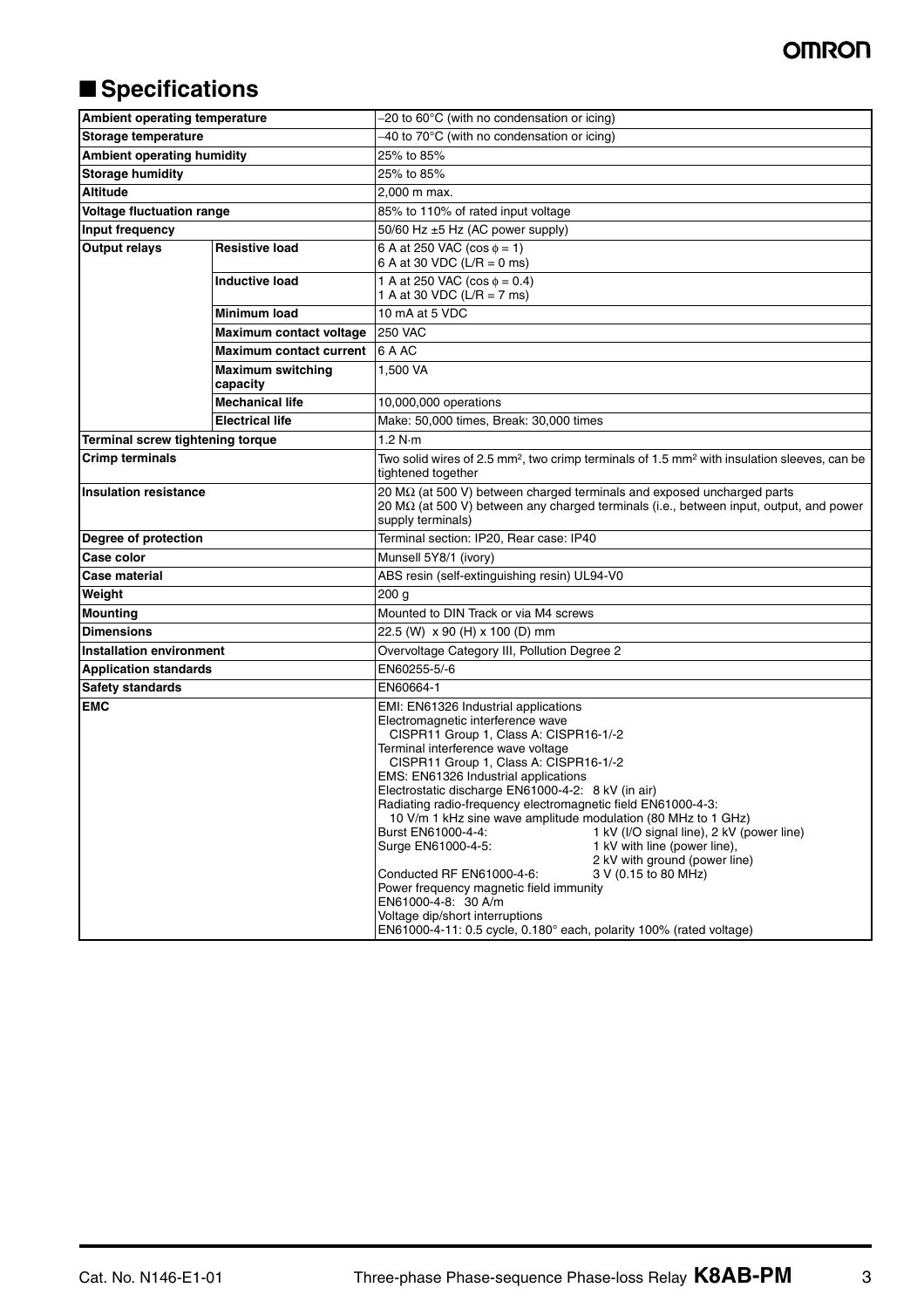## ■ **Wiring Diagram**

### **Overvoltage/Undervoltage and Phase Sequence/Phase Loss Operation Diagram**



**Note: 1.** The K8AB-PM output relay is normally operative.

**2.** The power ON lock prevents unnecessary alarms from being generated during the instable period when the power is first turned on. There is no relay output during timer operation.

## **Nomenclature**



| Item                                   |                      | Meaning                                                                                                                                                                                                                                       |  |  |  |
|----------------------------------------|----------------------|-----------------------------------------------------------------------------------------------------------------------------------------------------------------------------------------------------------------------------------------------|--|--|--|
| Power indicator<br>(PWR: Green)        |                      | Lit when power is being supplied.                                                                                                                                                                                                             |  |  |  |
| Relay status indicator<br>(RY: Yellow) |                      | Lit when relay is operating (normally lit).                                                                                                                                                                                                   |  |  |  |
| Alarm<br>indicator<br>(ALM:<br>Red)    | Overvoltage:<br>Red  | Lit for overvoltage.<br>The indicator flashes to indicate the error<br>status after the overvoltage has exceeded<br>the threshold value while the operating<br>time is being clocked.                                                         |  |  |  |
|                                        | Undervoltage:<br>Red | • Lit for an undervoltage or phase loss.<br>The indicator flashes to indicate the<br>error status after the undervoltage has<br>exceeded the threshold value while the<br>operating time is being clocked.<br>• Lit for phase sequence error. |  |  |  |

Input

 $11$  $\overline{2}$  $\overline{3}$ 

> 14  $12$

24 22

The power supply is shared with the rated in-put voltage.

N

11

Over-voltage alarm

Undervoltage alarm, phase loss/phase sequence alarm

21

N L1 L2 L3

Load

Output

Outpu

### **Setting Knobs**

| Item                    | Usage                                                       |  |  |  |
|-------------------------|-------------------------------------------------------------|--|--|--|
| Overvoltage knob        | Used to set the voltage to -30% to 25% of                   |  |  |  |
| (OVER)                  | the rated input voltage.                                    |  |  |  |
| Undervoltage knob       | Used to set the voltage to -30% to 25% of                   |  |  |  |
| (UNDER)                 | the rated input voltage.                                    |  |  |  |
| Operating time knob (T) | Used to set the operating time to 0.1 to<br>30 <sub>s</sub> |  |  |  |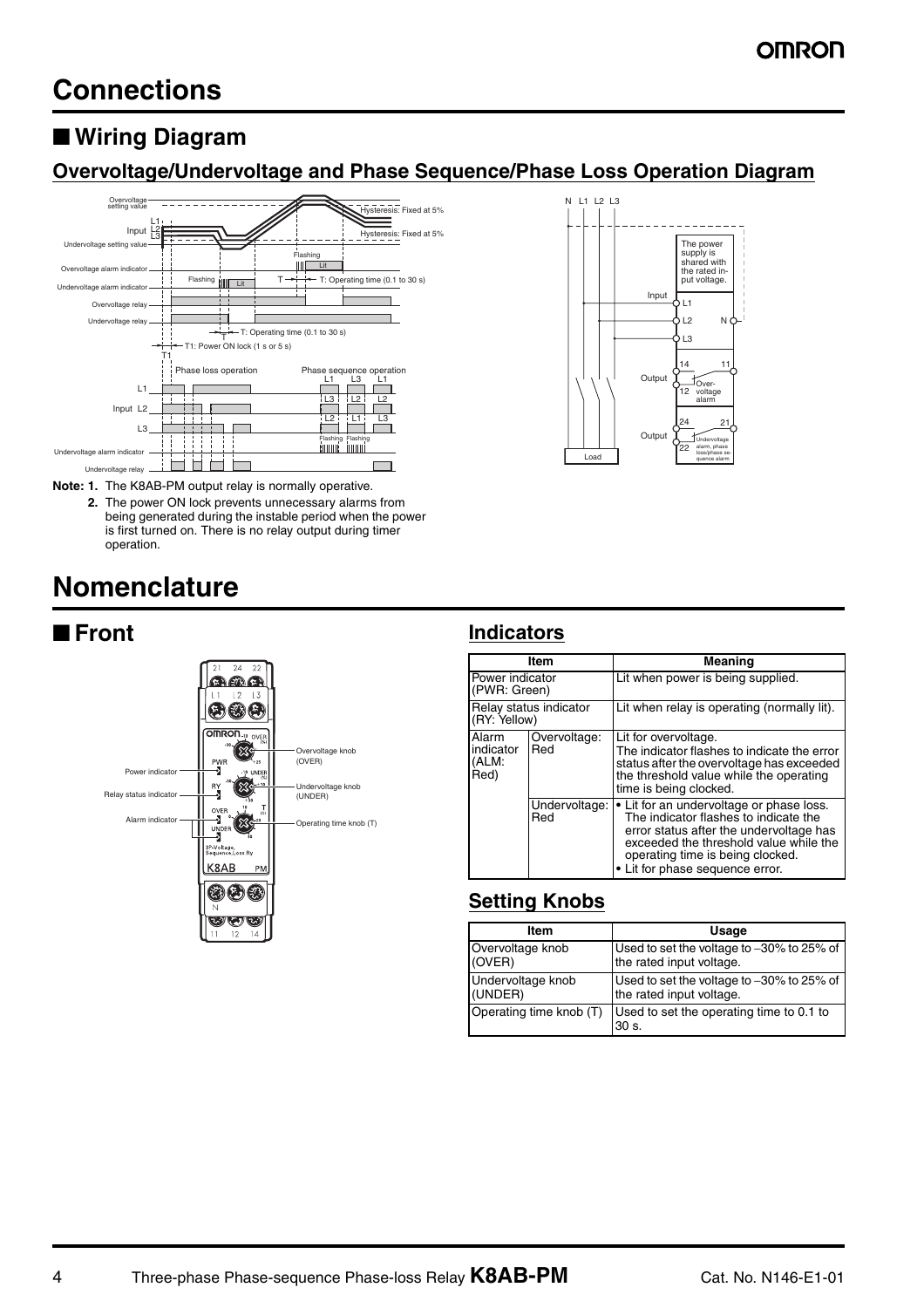## ■ **Function Selection DIP Switch**



### **DIP Switch Functions**

|                 | <b>Function</b>               |                     |                                                          |                                  |                                            | <b>Default</b>            |                 |     |     |
|-----------------|-------------------------------|---------------------|----------------------------------------------------------|----------------------------------|--------------------------------------------|---------------------------|-----------------|-----|-----|
| SW <sub>1</sub> | Power ON lock time <b>OFF</b> | 1 <sub>s</sub>      |                                                          |                                  | OFF                                        |                           |                 |     |     |
|                 |                               |                     | ON                                                       |                                  | 5s                                         |                           |                 |     |     |
| SW <sub>2</sub> | Monitoring mode<br>selector   |                     | <b>OFF</b><br>3-phase 3-wire<br>power monitoring<br>mode |                                  |                                            | <b>OFF</b>                |                 |     |     |
|                 |                               |                     |                                                          |                                  | 3-phase 4-wire<br>power monitoring<br>mode |                           |                 |     |     |
| SW <sub>3</sub> | SW <sub>4</sub>               | <b>Function</b>     |                                                          |                                  |                                            |                           | <b>Default</b>  |     |     |
|                 |                               |                     |                                                          |                                  | 3-phase<br>3-wire<br>mode                  | 3-phase<br>4-wire<br>mode | SW <sub>3</sub> |     | SW4 |
| <b>OFF</b>      | OFF                           |                     |                                                          |                                  | <b>200 VAC</b>                             | <b>115 VAC</b>            |                 |     |     |
| ON              | OFF                           | Rated input voltage |                                                          | <b>220 VAC</b><br><b>127 VAC</b> |                                            |                           | OFF             | OFF |     |
| OFF             | ON                            | switch (K8AB-PM1)   |                                                          |                                  | <b>230 VAC</b>                             | <b>133 VAC</b>            |                 |     |     |
| ON              | ON                            |                     |                                                          |                                  | <b>240 VAC</b>                             | <b>138 VAC</b>            |                 |     |     |
| OFF             | OFF                           |                     |                                                          | 380 VAC                          |                                            | <b>220 VAC</b>            |                 |     |     |
| ON              | <b>OFF</b>                    | Rated input voltage |                                                          |                                  | <b>400 VAC</b>                             | <b>230 VAC</b>            | OFF             |     | OFF |
| <b>OFF</b>      | ON                            | switch (K8AB-PM2)   |                                                          |                                  | 415 VAC                                    | <b>240 VAC</b>            |                 |     |     |
| ON              | ON                            |                     |                                                          |                                  | 480 VAC                                    | <b>277 VAC</b>            |                 |     |     |

# **Dimensions**

**K8AB-PM**



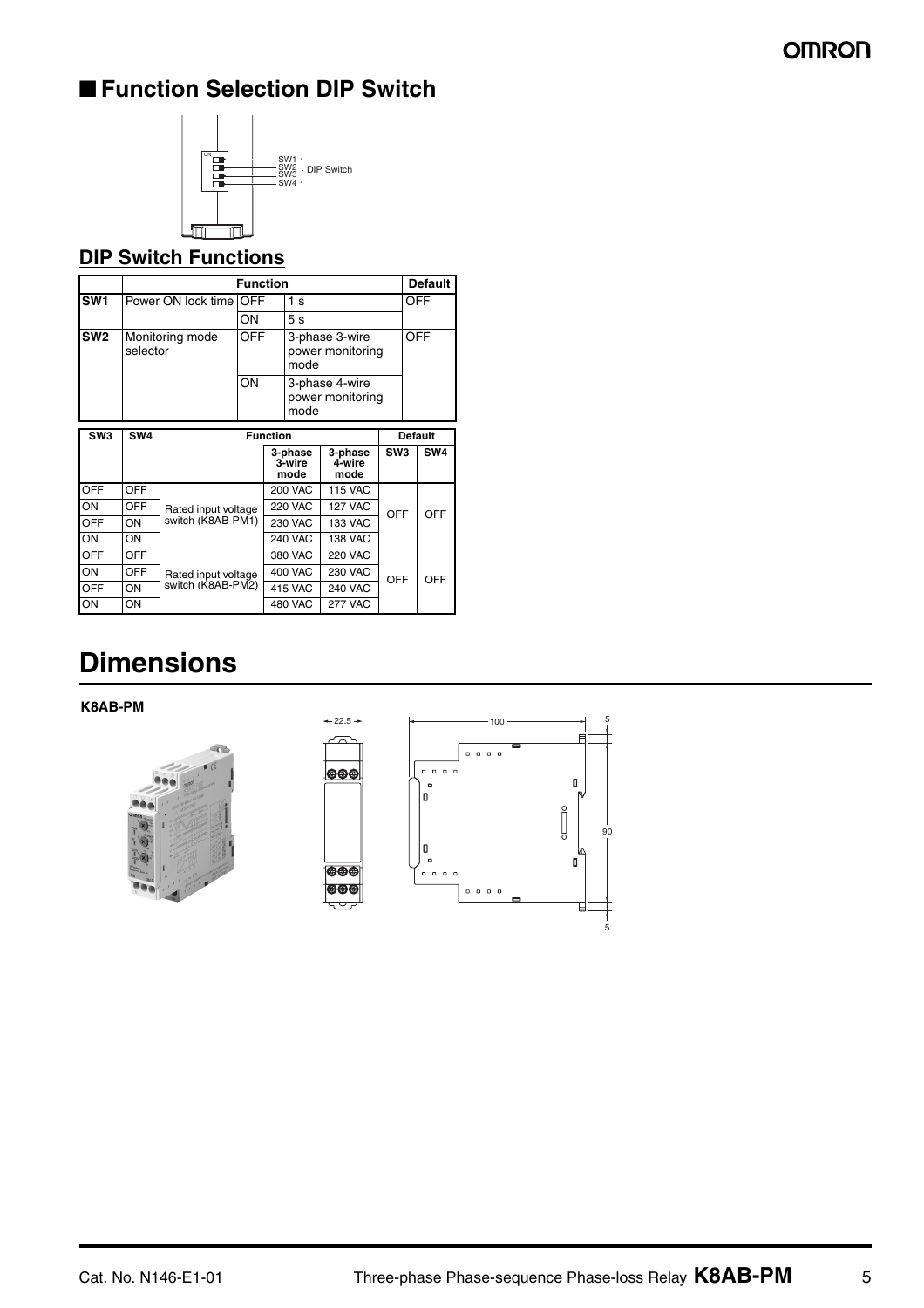## **Safety Precautions**

## ■ **Precautions for Safe Use**

Make sure to follow the instructions below to ensure safety.

- **1.** Do not use or keep this product in the following environments. **•** Outdoors, or places subject to direct sunlight or wearing weather.
	- **•** Places where dust, iron powder, or corrosive gases (in particular, sulfuric or ammonia gas) exist.
	- **•** Places subject to static electricity or inductive noise.
	- **•** Places where water or oil come in contact with the product.
- **2.** Make sure to install this product in the correct direction.
- **3.** There is a remote risk of electric shock. Do not touch terminals while electricity is being supplied.
- **4.** Make sure to thoroughly understand all instructions in the Instructions Manual before handling this product.
- **5.** Make sure to confirm terminal makings and polarity for correct wiring.
- **6.** Tighten terminal screws firmly using the following torque. Recommended torque: 0.54 N·m
- **7.** Operating ambient temperature and humidity for this product must be within the indicated rating when using this product.
- **8.** There is a remote risk of explosion. Do not use this product where flammable or explosive gas exists.
- **9.** Make sure that no weight rests on the product after installation.
- **10.**To enable an operator to turn off this product easily, install switches or circuit breakers that conform to relevant requirements of IEC60947-1 and IEC60947-3, and label them appropriately.

### ■ **Precautions for Correct Use**

### **For Proper Use**

- **1.** Do not use the product in the following locations.
	- **•** Places subject to radiant heat from heat generating devices.
	- **•** Places subject to vibrations or physical shocks.
- **2.** Make sure to use setting values appropriate for the controlled object. Failure to do so can cause unintended operation, and may result in accident or corruption of the product.
- **3.** Do not use thinner or similar solvent for cleaning. Use commercial alcohol.
- **4.** When discarding, properly dispose of the product as industrial waste.
- **5.** Only use this product within a board whose structure allows no possibility for fire to escape.

### **About Installation**

- **1.** When wiring, use only recommended crimp terminals.
- **2.** Do not block areas around the product for proper dissipation of heat. (If you do not secure space for heat dissipation, life cycle of the product will be compromised.)
- **3.** To avoid electrical shocks, make sure that power is not supplied to the product while wiring.
- **4.** To avoid electrical shocks, make sure that power is not supplied to the product when performing DIP switch settings.

### **Noise Countermeasures**

- **1.** Do not install the product near devices generating strong high frequency waves or surges.
- **2.** When using a noise filter, check the voltage and current and install it as close to the product as possible.
- **3.** In order to prevent inductive noise, wire the lines connected to the product separately from power lines carrying high voltages or currents. Do not wire in parallel with or on the same cable as power lines.

Other measures for reducing noise include running lines along separate ducts and using shield lines.

### **To avoid faulty operations, malfunctions, or failure, observe the following operating instructions.**

- **1.** When turning on the power, make sure to realize rated voltage within 1 second from the time of first supply of electricity.
- **2.** Make sure to use power supply for operations, inputs, and transformer with the appropriate capacity and rated burden.
- **3.** Maintenance and handling of this product may only be performed by qualified personnel.
- **4.** Distortion ratio of input wave forms must be 30% or less. Use of this product with circuits that have large distortion in wave forms may result in unwanted operations.
- **5.** Using this product for thyristor controls or inverters will result in errors.
- **6.** When setting the volume, adjust the control from the minimum side to the maximum side.